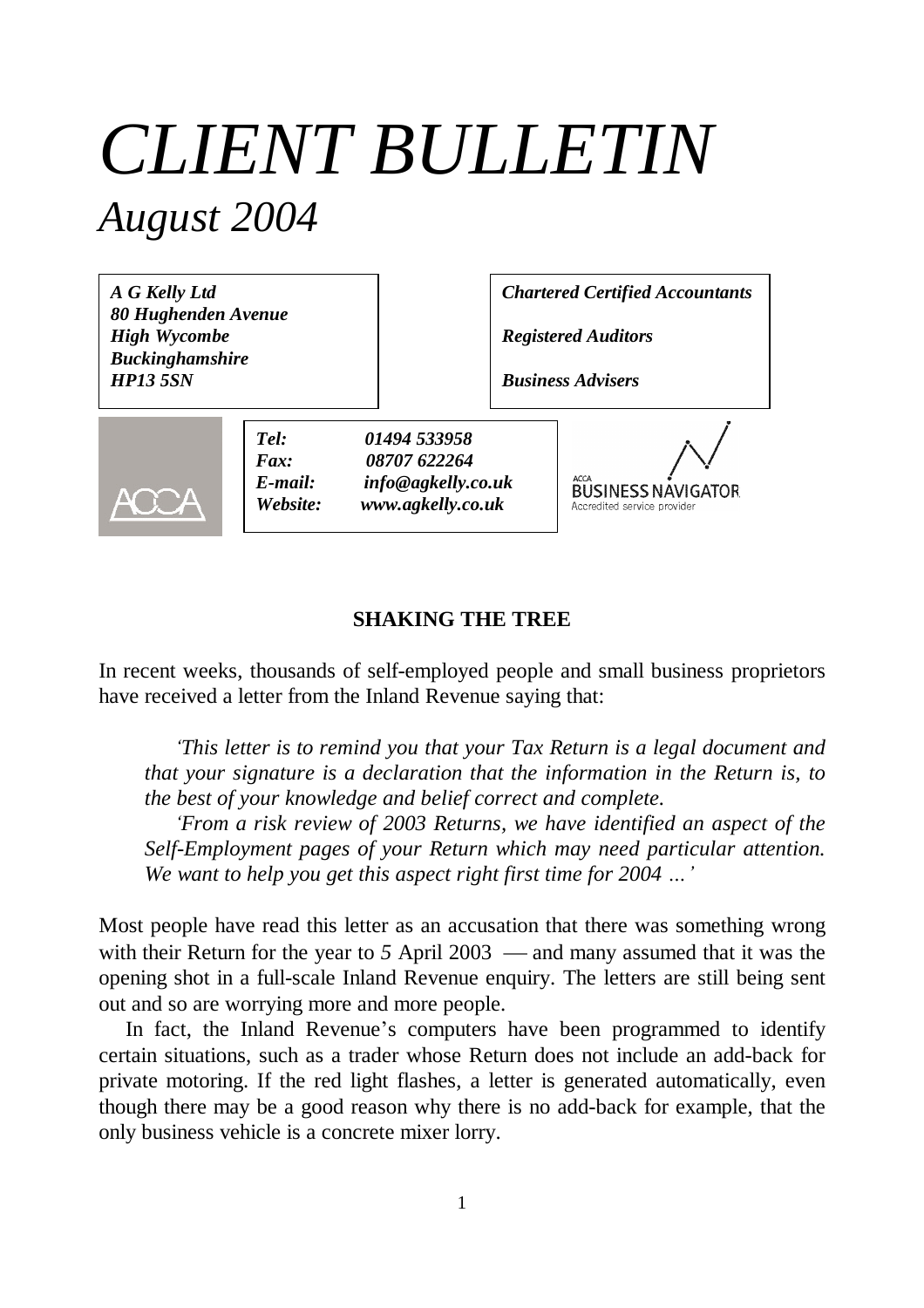Other known 'triggers' are wages paid to a family member, substantial claims for travelling and subsistence, or for advertising, promotion and entertainment, and professional costs in excess of an average accountancy fee. A full list of 'triggers' has not of course been published, but it probably also includes an analysis of ratios, such as sales to purchases. Falling profits, or profits which

fluctuate from year to year, have always struck the Revenue as suspicious, even though in the real world business proprietors rarely enjoy the steadily if gently rising income typical of a salaried career.

The letters are known, in Inland Revenue jargon, as 'enabling letters' because they 'enable taxpayers to put things right'. That of course assumes there is something wrong in the first place, which will not necessarily — or even usually be the case. The letters are being sent to a broad spectrum of self-employed people and business proprietors, on the basis of 'Let's shake the tree and see what falls out' — the Revenue are simply assuming that a minority, however small, will have a guilty conscience about something and come forward with their hands up.

Meanwhile, the innocent majority have been put to a great deal of unnecessary worry and trouble.

#### **TWO MORE GRUMBLES**

We also have two other quarrels with the Inland Revenue. The first is that they have issued a large number of £100 penalty notices for Tax Returns which were in fact filed by the statutory deadline of 31 January 2004. The Revenue has conceded that some penalty notices were issued incorrectly, but has refused to confirm the number, estimated by leading accountancy firms at between 250,000 and 500,000  $\frac{d}{dt}$  at the top end of that range, penalties of £50 million are at stake.

The Revenue has refused to go back and check all the penalty notices issued, on the grounds it 'would require a huge amount of time and effort'. Any individual who believes he or she has been wrongly charged must appeal against the penalty. Obviously, we shall be taking the necessary action where a client has been wrongly charged, but this is something you may wish to draw to the attention of friends or family members.

Secondly, the Inland Revenue has issued 'guidance' stating that, when a new company is formed, the founders are allocated their shares because they are directors, so that the whole arrangement constitutes a 'share scheme' for which a special Return must he filed. Frankly this is nonsense — the founders can appoint themselves directors because they are the controlling shareholders, not *vice versa* but if you have formed a company, please let us know, because it is quicker to file the form than argue about it.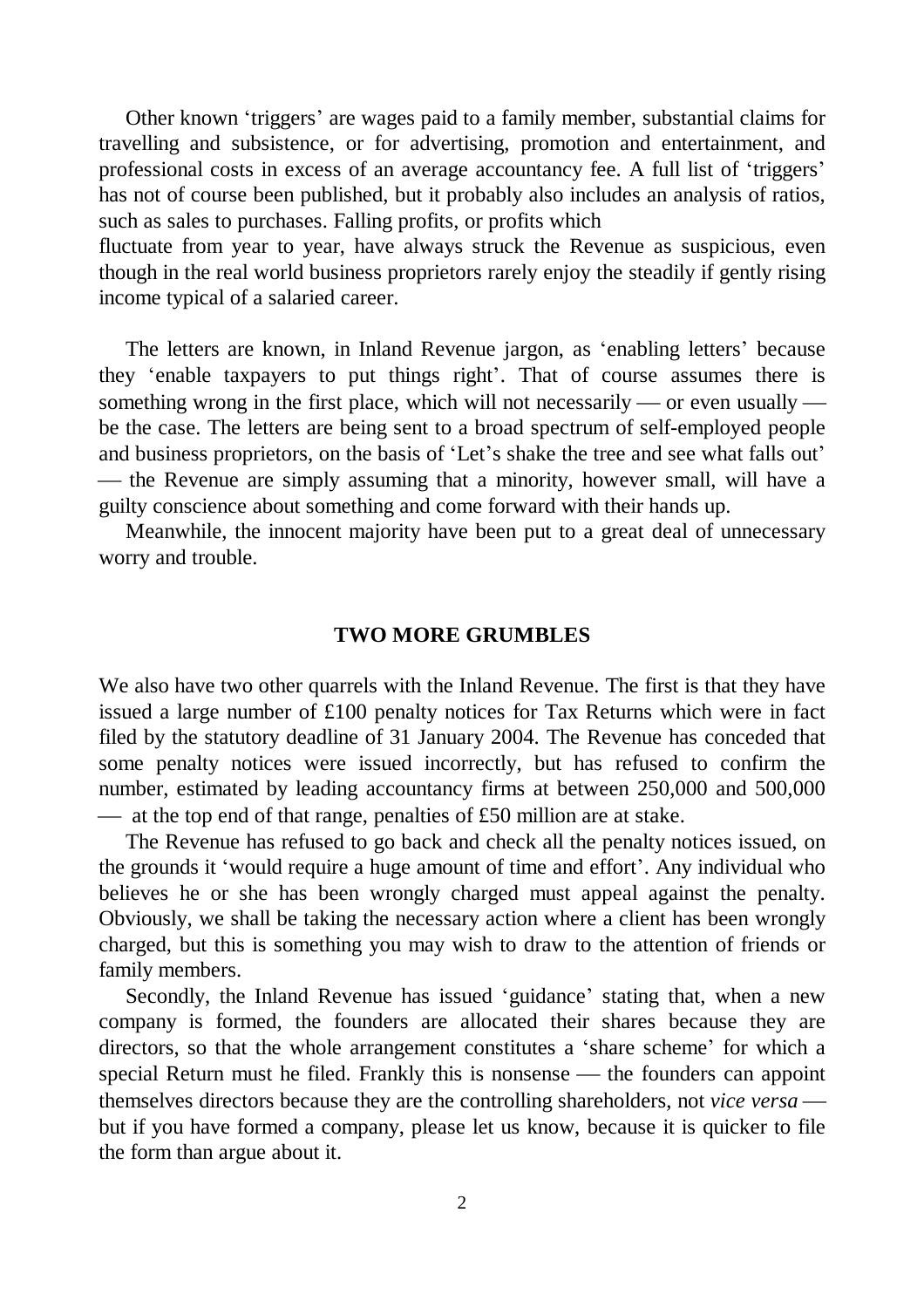## **INHERITANCE TAX PLANNING**

Rising property prices have led to many houses being worth more than £263,000 and so potentially liable to inheritance tax on the death of their owners. To avoid this potential liability, many people have been recommended, often by their family solicitor, to enter into complex arrangements designed to allow them to continue living in the house while making an immediate, tax-free gift to their children.

The new Finance Act destroys the viability of most such arrangements by imposing an income tax charge on the annual value of the right to occupy the property retained by the original owner (or owners, in the usual case of a married couple). The problem is that the new income tax charge is imposed on existing as well as new arrangements, so many people will have a liability that could not have been foreseen when the arrangements were made.

The new charge does not come into force until April 2005 and those affected will have the option of avoiding the income tax charge by opting back into inheritance tax. In some circumstances other options may be available, such as unscrambling the omelette altogether.

People who have entered into these arrangements will have to consider what action they should take, but as the opt-back does not have to be made until the filing date for 2005/06 Tax Returns (31 January 2007), there is no need to rush the decision. Over the coming months, further official guidance and expert commentary on the operation of the new legislation will become available.

More generally, it makes all tax planning far more difficult, as we have been put on notice that future anti-avoidance legislation may do more than simply block tax mitigation schemes  $\frac{1}{\sqrt{1-\frac{1}{\sqrt{1-\frac{1}{\sqrt{1-\frac{1}{\sqrt{1-\frac{1}{\sqrt{1-\frac{1}{\sqrt{1-\frac{1}{\sqrt{1-\frac{1}{\sqrt{1-\frac{1}{\sqrt{1-\frac{1}{\sqrt{1-\frac{1}{\sqrt{1-\frac{1}{\sqrt{1-\frac{1}{\sqrt{1-\frac{1}{\sqrt{1-\frac{1}{\sqrt{1-\frac{1}{\sqrt{1-\frac{1}{\sqrt{1-\frac{1}{\sqrt{1-\frac{1}{\sqrt{1-\frac{1}{\sqrt{1-\frac{1}{\sqrt{1-\frac{1}{\sqrt{1-\frac{$ almost capricious way.

#### **NATIONAL MINIMUM WAGE**

From Friday, 1 October 2004 the National Minimum Wage will rise from £4.50 to £4.85 an hour and the Development Rate (payable to 18 to 21-year-olds and to some new employees undergoing formal training) from £3.80 to £4.10.

For the first time, there will also be a minimum wage of £3 an hour for 16 and 17-year-olds. However, this will not apply to children who are still of compulsory school age (which includes most 16-year-olds, until the end of the Summer term), or to apprentices, who are not entitled to the minimum wage until they have completed their first year's apprenticeship and are aged 19 or more.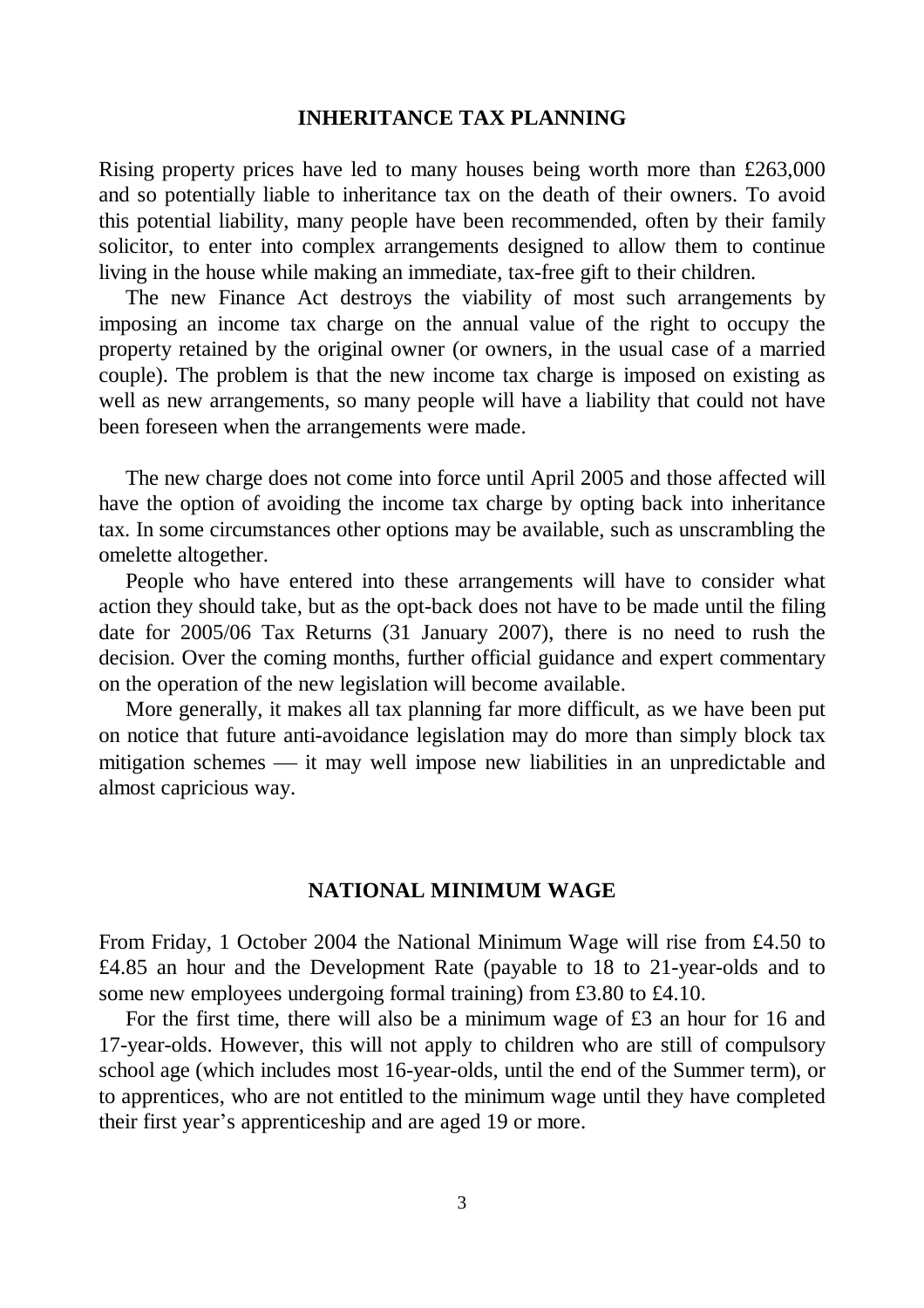## **New rules for pieceworkers**

There are also important changes to the National Minimum Wage rules for pieceworkers. For NMW purposes, an employee is only a 'pieceworker' if the employer does not set the working hours. So someone who is contracted to work at his employer's factory from 8am to 5pm every day is not a pieceworker for NMW purposes, even if he is paid on a piecework basis - instead, he must simply be paid at least the NMW for each hour he works. In practice, the NMW 'piecework' rules mainly apply to people working in their own homes — including not only traditional 'outworkers' such as seamstresses but also (for example) telephone sales staff paid on a commission-only basis.

*At present,* piecework rates for outworkers must be set so that an averagely proficient employee can earn at least 80 per cent of the NMW. For example, if an average seamstress can make four garments an hour, the rate must be at least 90p for each garment, to allow her to earn £3.60 (80% of £4.50) an hour. *From 1 October 2004* the rate must be set to allow an average worker to earn the whole  $NMW$  so in the same example, the rate per garment would have to be set at £1.21¼ (4 x £1.21¼ = £4.85) — an increase of nearly 35%. Furthermore, from April 2005 the rate will have to be increased again, to allow the average outworker to earn 120% of the NMW (making the rate per garment £l.45½).

#### **The importance of employment status**

Some firms assume their outworkers are not covered by the NMW rules because they are self-employed subcontractors. However, the NMW is payable to all 'workers', defined to include both employees and self-employed people who are not carrying on a genuinely independent business. Employment Tribunals have reached conflicting decisions on the status of outworkers, but the likelihood is that the overwhelming majority are 'workers' entitled to the NMW. Certainly, what is important is the real relationship between the parties, not the terms of any written agreement.

Employment status also has implications for PAYE and National Insurance. Here, the determining factor in drawing the line between employment and selfemployment is likely to be the degree of control exercised by the firm, for example in tightly specifying the work to be done, or providing a sales script and list of 'prospects'. Again, the wording of any contract the worker may have signed will not be conclusive.

Getting employment status wrong is likely to be expensive for the firm, as it can create a backdated obligation to make pay up to NMW levels and to account for PAYE and National Insurance liabilities. The true status of workers treated as independent contractors may be challenged by the Inland Revenue and, increasingly, by Trade Unions, which have recently been prioritising NMW claims by outworkers.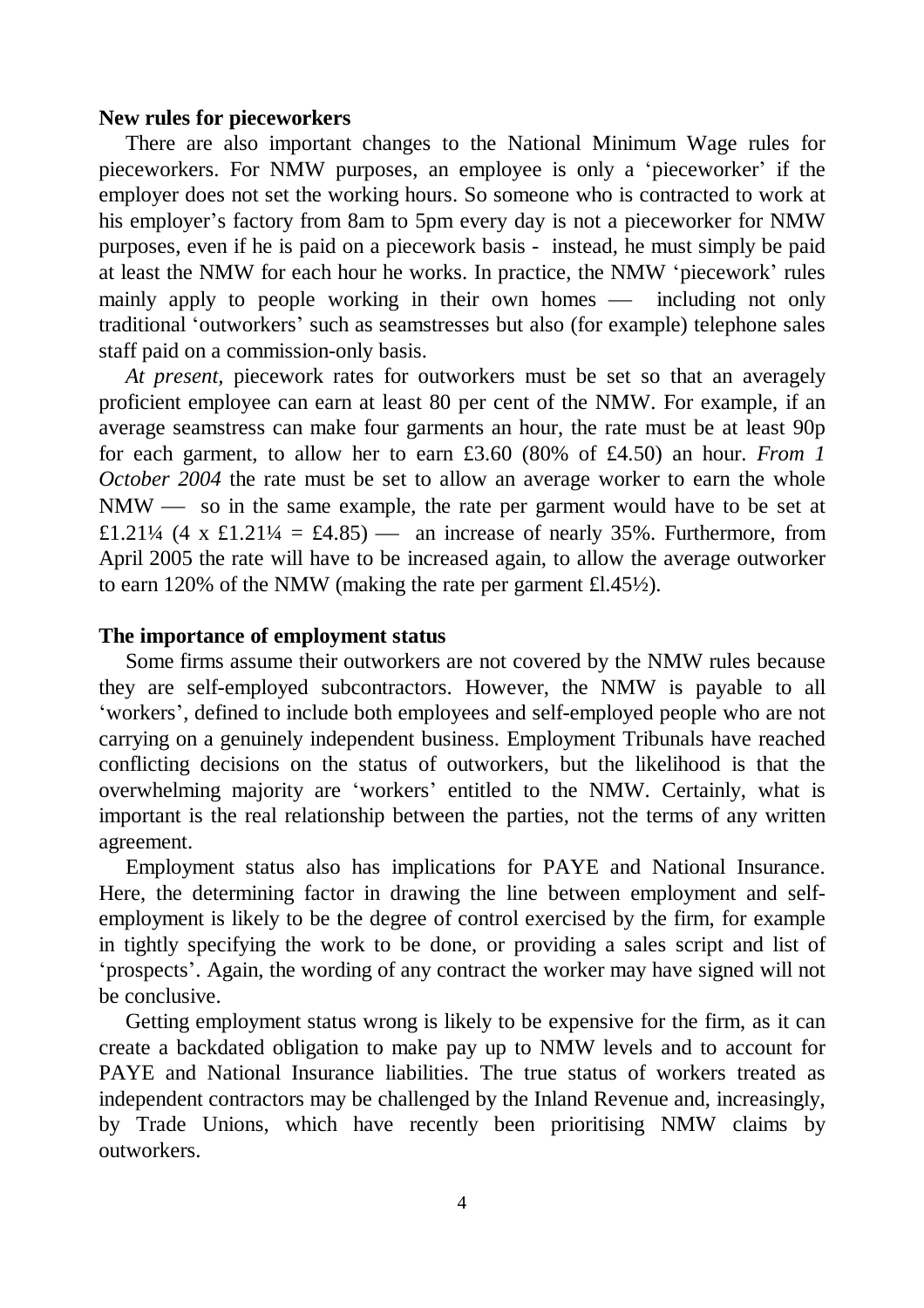## **COMPANY VANS**

In the Budget last March, the Chancellor of the Exchequer announced that the benefit-in-kind charge for the private use of a company van is to be reformed.

At present, the benefit-in-kind is valued at £500 a year, or £350 if the van is at least four years old. From April 2007, the value will be taken as £3,000 a year, plus an extra £500 if the employer provides free fuel for private journeys.

However, the initial announcement also indicated that, from April 2005, there will he no benefit-in-kind charge at all if the employee is required to take his van home and the van is only used for home-to-work journeys. The good news is that it has since become clear that there will be no benefit-in-kind charge if the van is used only for home-to-work journeys, whether or not the employer actually requires the employee to take the van home, and that insignificant' private use will also be ignored. An example given is 'regularly making a slight detour on the way to work to drop a child at school'.

#### **TAX CREDITS**

For clients submitting their own Tax Credit claims, this is a reminder that, if you have not yet sent in your renewal claim for 2004/05, you should now do so as soon as possible. This is important because, if the Tax Credit Office do not receive your claim by 30 September 2004, they will suspend payment of both Working and Child Tax Credit. (This does not apply to people claiming only the Family Element of Child Tax Credit — equivalent to the old tax allowance — who do not have to submit a new claim every year.)

Many people will have updated their Tax Credit claims by telephoning the Helpline with details of their income for 2003/04. Indeed, we recommended this, because it would stop any overpayment or underpayment building up. However, even if you telephoned the Helpline, your Tax Credit payments will be suspended if you do not submit the paper renewal claim by the end of September.

A final point to watch is that, even where an accountant has been expressly authorised to deal with Tax Credit claims on a client's behalf, the Tax Credit Office still sends letters and forms direct to the client and does not send copies to the accountant. It follows that we only know what clients tell us, so if you receive any communication about your Tax Credit claim, which you want us to deal with, you must send it to us.